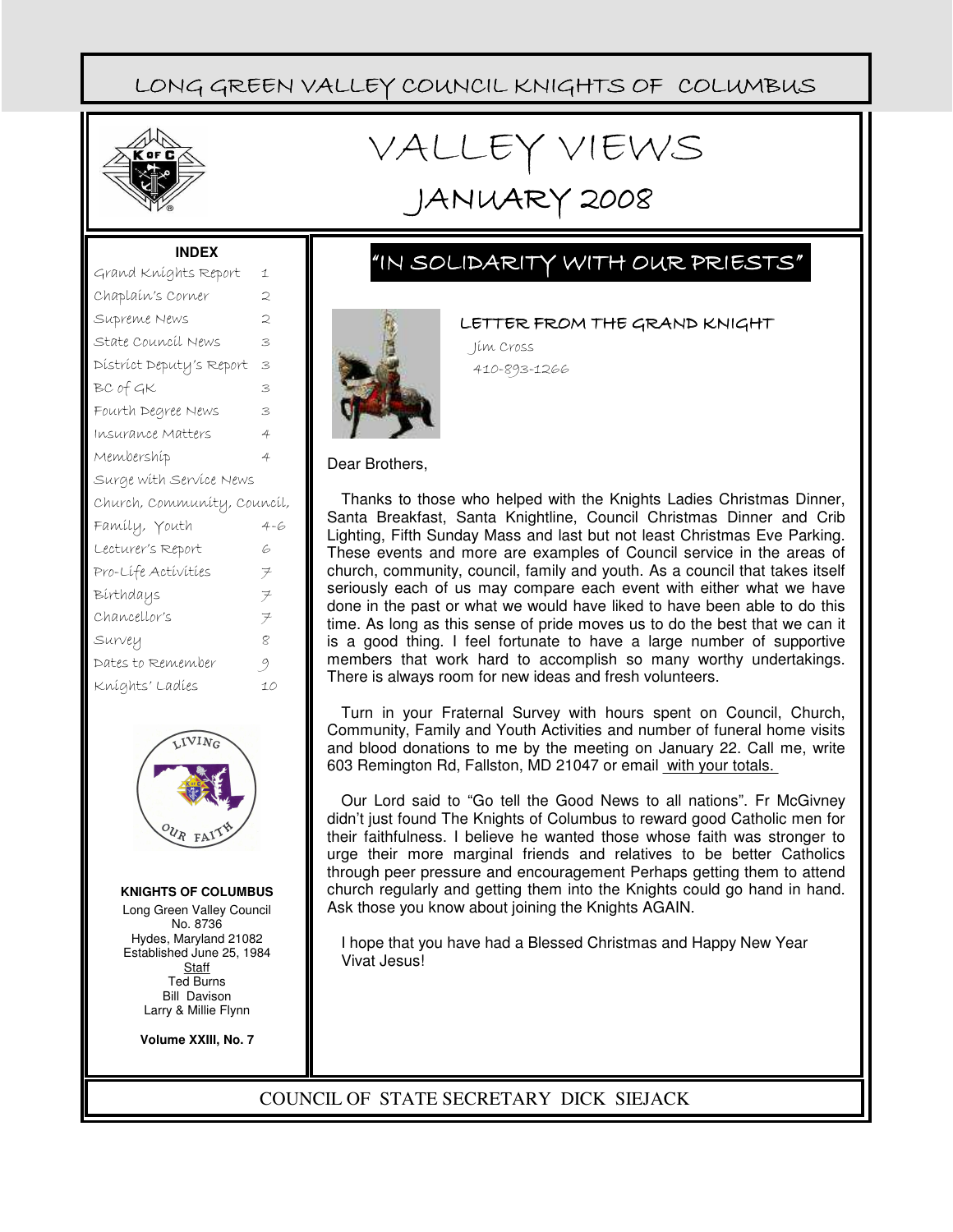

#### **CHAPLAIN'S REPORT**

Fr. Willie Franken 410-592-6206 WFranken@archbalt.org

#### Dear Brothers:

Each year as we begin anew, we make resolutions that should make our lives more manageable and even more meaningful. New Years resolutions can be great motivational tools, but often they are difficult to accomplish for any extended period. How often have we broken our resolution on New Year's Day? Why do we make expectations of ourselves that are nearly impossible to reach? The answer may lie in human nature itself or our constant yearning for something better in life. We can get caught up in hopes and dreams that are unrealistic. Maybe this year we can resolve to do something that we are able to accomplish. It may even be something that benefits our families, our community, or even our Council. It could be an activity or just simply an attitude adjustment. What is more important, is that our resolution could involve something relatively simple. Each of can ask ourselves on what we need to work. At home we could be more patient or loving or more generous with our<br>time for the ones whom we love. In our time for the ones whom we love. community, we can be more active or involved. In our Council, we can take a more active role, but simply attending meetings is a good start. Woody Allen once commented that eighty percent of life is just showing up. Perhaps we can be present or just show up for a few more activities.

These are just a few suggestions, however, each of us knows what needs to be done personally. We could serve ourselves well to resolve to do something within our reach. The hard part may be the activity itself, but if we have the right attitude we may accomplish even more than we expect. We may even find that 2008 will be a year to remember.

### **SUPREME COUNCIL NEWS**

#### **Scholarships Awarded to Seminarians**

The Knights of Columbus has awarded 45 new \$2,500 scholarships to seminarians for the current academic year and renewed an additional 81 grants. The scholarships are for men studying for the priesthood for dioceses or religious institutes in the United States and Canada and are renewable for up to four years.

The grants are made from the Father Michael J. McGivney and Thomas V. Daily scholarship funds, which were established in 1992. Since the funds were established 850 seminarians have been helped. Preference in awarding the grants is given to men who are Knights or who are the sons of Knights. This year, approximately half of new awards went to Knights or sons of Knights.

Jonathan D. Raia is studying for the Diocese of Austin at St. Mary's Seminary in Houston and is recipient of a Bishop Daily scholarship. In a thank-you letter to the Knights, Raia wrote: "I am personally indebted to several councils for financial support that I have received faithfully every year of my formation. This scholarship is a huge help to my diocese. … I became a Knight in the parish of my pastoral year this past year [Father James A. Donnelly Council 6658, Copperas Cove, Texas], so now I am proud to be a member of an organization that has done so much to support me personally and encourage vocations in the Church."

Bishop Fabian W. Bruskewitz of Lincoln, Neb., was among many bishops who wrote to thank the Knights for supporting seminarians studying for their dioceses. "Your gift demonstrates the deep respect for the priesthood, which is a hallmark of the Knights of Columbus."

In his thank-you letter, Archbishop John J. Myers of Newark, N.J., noted the support seminarians in his state receive from the Knights. "The Knights have continued to grow and thrive because they are such an integral part of the communion of the Church."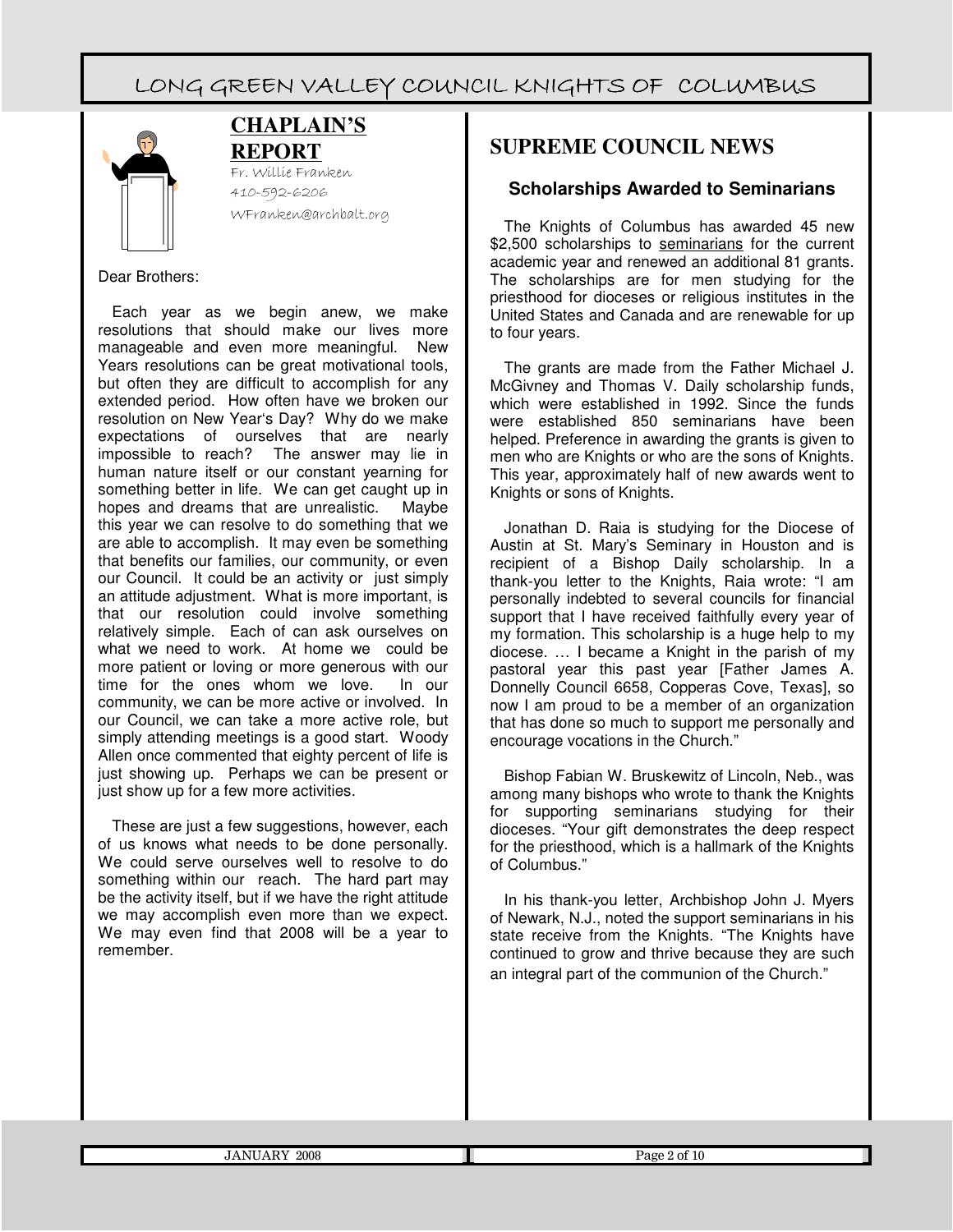### STATE REPORT

Maryland State Council Scholarship Program

Did you know that our State Council has a high school and college scholarship program? Would you like information about the program? Do you know how to get the information? Try going to the Maryland State Council web site () and look under Committees for the scholarship committee

(http://www.kofc-md.org/state/committees/scholars hips.htm).

 There you'll find links to either the High School Scholarship info or the College Scholarship info. Click on which ever one you prefer and download the info and print out the forms. If you want to get the forms mailed to you, mail a request to Maryland State Council Knights of Columbus, 10815 Stang Road, Owings Mills, MD 21117. All applications must be received no later than March 1, 2008.

#### DISTRICT DEPUTY REPORT

Ed Colvin, District Deputy

#### Greetings Brothers,

Welcome to 2008! The year has changed, but our mission is the same. Service to Church, Community and one another. Connie and I wish each of you and your families a Happy and Prosperous New Year. We pray that your Christmas was filled with Joy.

It's time for Grand Knight's to be preparing and submitting Surge Reports. Grand Knights should try to bring them to the Mid Term Meeting on January 5th at Cardinal Gibbons. I hope to see the Grand Knights and Deputy Grand Knights there. This meeting Is very important for the DGK's who are going to move to the 1st chair after this year.

There will be a District Meeting in January. I will notify the Grand Knight's of the date and time. This will be a mandatory meeting.

Keep Membership at the forefront. Without new, active members we cannot thrive and be active in our communities. Everyone should be working to win the Silver Knight Award. If each of us brought in 2 members, just think how strong we would be.

**"Through Our Works of Charity, We Manifest the Lord's Presence."**

Vivat Jesus

Baltimore Chapter Of Grand Knights E. Jere Jere Danaher, President, President, PGN, FDD, PFN Danaher2@verizon.net 410 426 8236

The next Chapter meeting will be Thursday, January 10th, 2008 at the Santo Nino Council #9462

#### FOURTH DEGREE NEWS

Archbishop John Carroll Assembly 2378 Faithful Navigator Pete Fritz 410-692-5949 Pfritz@myfamilygateway.com

My Brother Sir Knights:

I would like to Thank Our Faithful Friar , Father Robert Wojtek and our Associate Faithful Friar Deacon John Gramling for a beautiful Memorial Mass celebration it was very moving. I also would like to thank everyone that attended.

I find it hard to believe that thanksgiving and Christmas have already passed and the New Year is upon us. I hope everyone had a very happy Thanksgiving and Blessed Christmas with family and friends, I wish everyone a Happy, Holy and Healthy New Year.

The Fourth Degree Exemplification for this year will take place on Saturday April 5th., 2008. At the Holiday Inn and Conference Center 5400 Holiday Drive, Frederick, MD. It is not too early to recruit 3rd. Degree Knights at our councils. Our Faithful Admiral Sir Knight Brian O'Connor will be visiting all our councils talking about the purpose of the 4th. Degree and recruiting new members.

A special Thanks to Father O'Neill council and Sir Knight Bill Santo for reconditioning and distributing about 560 bicycles over the past 2 ½ years to the inner city parishes. These Knights are truly living their faith.

**January 3rd., 2008**– Renewal of Obligations (This will take the place of our regular meeting for January.) Thursday at 8:00 P.M.

| 0000<br>ז הי<br>∠∪∪o | $\sim$<br>Page<br>. ot |
|----------------------|------------------------|
|                      |                        |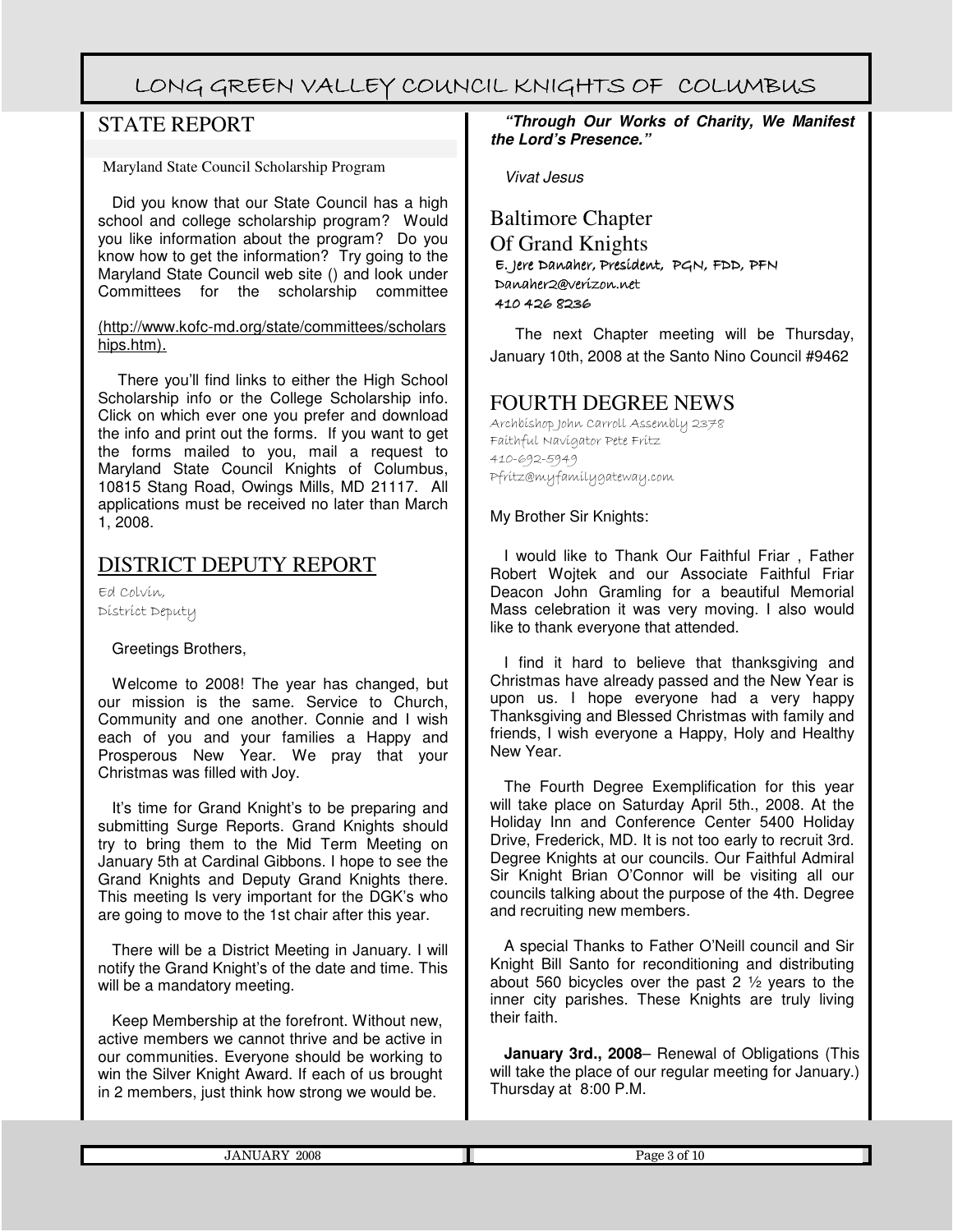**February 21st., 2008**– Regular meeting at Long Green Valley Council. Thursday at 8:00 P.M.

**March, 2008**– Since the 3rd. Thursday in March is Holy Thursday we will need to change our meeting date.



# INSURANCE

MATTERS

Tom White, FICF 410.581.1740 800.562.1882 TWKOFC@AOL.COM

#### FRATERNAL BENEFITS

#### **"Long Term Care Trends"**

1) \$205 a day is the national average for a nursing home now.

2) \$197 a day is the average for the Baltimore Metropolitan area.

3) 92% of informal caregivers are women.

4) It takes 3-4 years on average to drain a couple's assets to qualify for Medicaid (welfare health program).

5) Alzheimers disease is the #1 growing area of long term care need.

6) Over 65% of nursing homes are occupied with women.

7) Long term care insurance is sometimes the only thing that can keep you out of a nursing home (due to the home health care option).

8) Traditional health insurance and Medicare do not cover long term care needs or costs.

Call me for information on how to affordably cover your long term care needs.

#### **Thomas White, FICF, CSA 410 581-1740 tomwhitekofc@verizon.net**

#### Membership

Jim Schmidt, Sr, PGK 410-592-8891 snstrngjim@msn.com

From the recent membership blitz we had seven men show interest in the Knights of Columbus. We interviewed five of the seven and four have received their First Degree. Of these four, three have already gone for their Second Degree. Our new members are; Bob Elliot, Randy Keiser, Mike Naumann and James Milarcik. When you see them at our meeting introduce yourself and make them feel at home.

Our council has several members who are in need of their second and third degrees. In the next couple of weeks you will get a letter from me telling you when and where these degrees will be held. If for whatever reason you don't wish to take the needed degrees please let me or Grand Knight Jim Cross know and we will stop bothering you.

### **CHURCH ACTIVITIES**

John Stansfield

Thanks to those who attended the manger scene lighting ceremony on Sunday night December 23, 2007 and helped with setting up the manger scene or Christmas Eve Parking.

There will be a Shrove Tuesday Pancake Supper on Tuesday February 5, 2007 5-7 pm at the Church Hall.

### **COMMUNITY ACTIVITIES**

Bob Renshaw, Director 410-592-8406

The Thanksgiving Project was again a great success! John Mayni has again harnessed the generosity of our council and our parish and collected over \$4,000 which was used to distribute food to approximately 400 families. The list of items approximately 400 families. purchased is impressive as you will see in his separate report. It is hard to imagine the amount of effort that such an undertaking requires. Thanks, John.

Thanks also to Jim Billingslea for an outstanding job with the Tootsie Roll Drive. Through his efforts and those of George Landefeld and all the volunteers from the Council, we will be able to donate nearly \$1,000 to each of the three charities that we support: Gallagher Center, Camp Glow and Special Olympics.

#### **2007 THANKSGIVING PROJECT REPORT**

The **Thanksgiving Project** was **successfully completed** with **86 Council members** participating. This project was started by **Brother Jim Welsh** and

JANUARY 2008 Page 4 of 10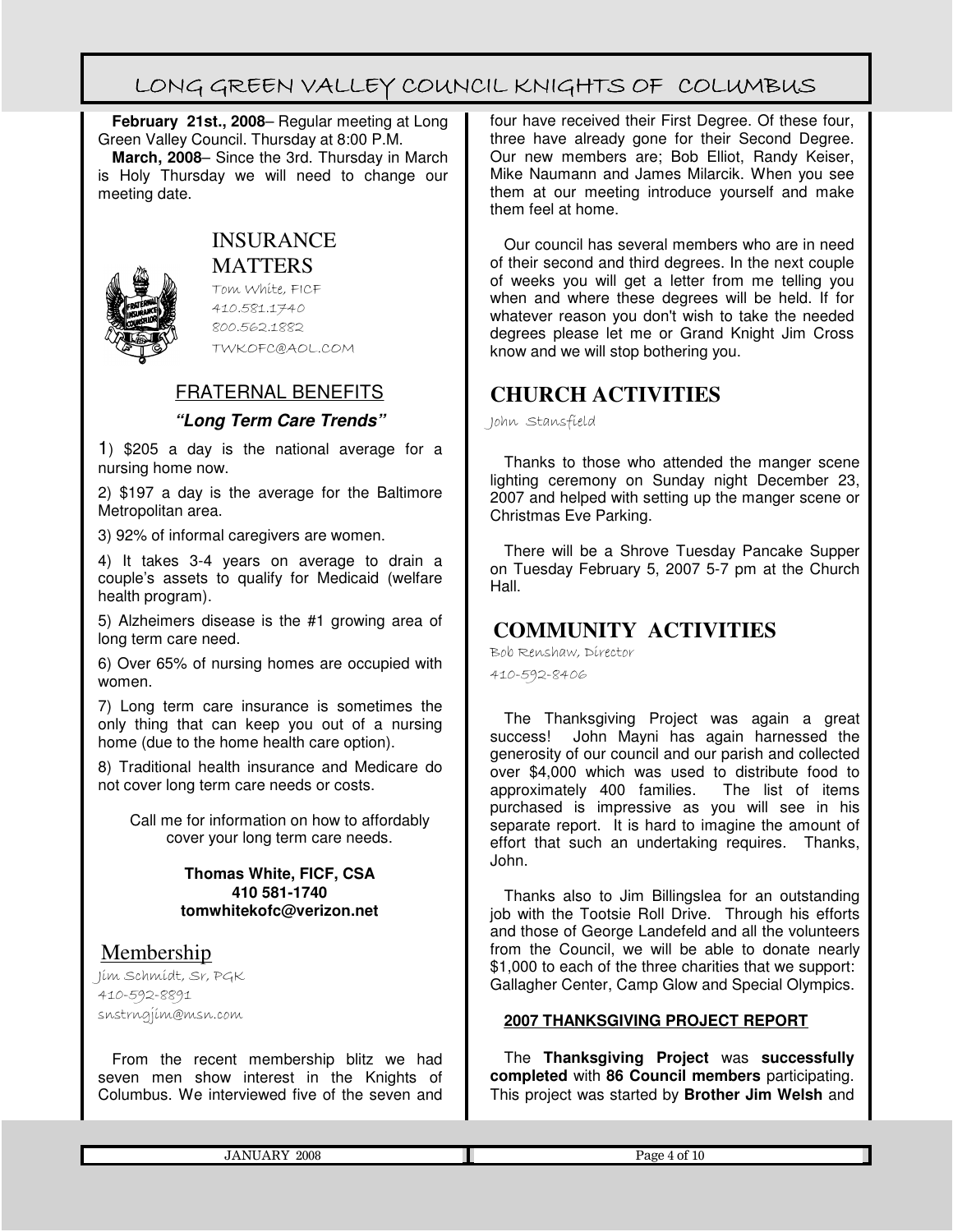for **17 consecutive years** we helped feed the poor at Thanksgiving. A total of approximately **\$4,305** was donated this year which includes a **\$1,094.00** Poor Box collection the weekend of 11/18/07. **In addition** to the **money donated**, **183** food items, **26** frozen turkeys, **8** cooked turkeys and **127** frozen apple pies **(\$1,143)** were donated. The pies were donated by St. John parishioners through the School's November Market Day event. **With these donations our Council provided food for 400 families and 81 individuals**!

The **total food supplied** was: **178** frozen turkeys, **1,055** lbs. of potatoes, **360** lbs. of yams, 3**50** lbs. of onions, **127** frozen pies, **235-5 lb.** bags of sugar, **136** boxes of stuffing, **63** cans of soup, **131** gravy packets, **128** cans of cranberry sauce, **470** cans of vegetables, **357** boxes of macaroni/cheese, **125-2 lb.** bags of brown sugar, **125** bottles of vegetable oil, **50** lbs. of carrots, **1** box of celery, **52** misc. items, **15** boxes of oranges, **15** boxes of apples and **8** cooked turkeys.

These donations were distributed to the **150** families registered with Sarah's Hope Outreach Center, Christopher Place Employment Academy, the **125** families registered with Beans & Bread Outreach Center and the **125** families registered with the Missionaries of Charity – Gift of Hope Convent. On the Wednesday before Thanksgiving, cooked turkeys and all the food needed for complete Thanksgiving dinners were provided to the **66** students and staff at Christopher Place and the **6** nuns and **10** AIDS patients at the Gift of Hope Convent. **All of this could not have been accomplished without the generous support from Long Green Valley Council 8736, Council members, Knights' Ladies, St. John The Evangelist Church parishioners, St. John The Evangelist School Market Day and The Class Produce Group. My heartfelt thanks goes out to all of you.**

**In particular, I would like to thank the following: Fr. Franken** for donating the Poor Box proceeds on 11/18/07 to our project and **Jane Andrews** for managing the project account at St. John The Evangelist Church; **Rosemarie Mahoney** for her efforts in including the K of C in the School Market Day event; **Jim Wright** for his donation to our project and his efforts in obtaining an excellent price for the fresh produce purchased from The Class Produce Group; **PGK**

**George Landefeld, PGK Larry Flynn**, **Bob Renshaw, Bob Dee, Ed Miller, Ed Gibbons** and **Russell Smick** for cooking a turkey for the Thanksgiving dinners; **PGK Carroll McComas, Kevin McComas, Charlie Elbert** and **Jim Wright** for providing their vehicles and time to make the food deliveries; **PGK Jim Schmidt Sr., PGK Jim Schmidt Jr., Tom Zaegel** and **John Caine** for their assistance with the food deliveries; **Fred** and **Pat Coleman** for their donation of 25 frozen turkeys and **PGK Al Stritzinger** for video recording the deliveries and creating the Thanksgiving Project collages and DVD. **May the Lord reward all project participants in His special way.** 

John J. Mayni, Project Chairman

### **COUNCIL ACTIVITIES**

Jim Schmidt Jr.

Brother Knights,

I hope everyone had a safe and Happy Christmas and will have a safe New Year. Many thanks to all those who helped out at the recent Council Christmas Party. Brother Joe Wenderoth is planning a trip to the Aberdeen Proving Grounds in either January or February. More details at the next meeting. As an ongoing reminder, K of C license plates are available for only \$35. These would replace the current tags on your car or truck. For more information see myself or the Grand Knight.

#### **FAMILY ACTIVITIES**

Charles J. Valle 410-666-1169

#### **FAMILY OF THE MONTH Thomas Rowan**

Tom and his wife Dana have been selected as "**FAMILY OF THE MONTH**" for December, 2007.

Tom and Dana are the proud parents of three children, Nathaniel, Elizabeth and Thomas. The family is the owner of an Office Furniture business and although Tom is quite busy, he has been active for a new member of our Council. His credits include participating in the annual Blood Drive, working at the Ball Games ( a fund raiser for our Council), helping set up for the Spring Fling (our Parish Annual) and for setting the hall for the Knights Ladies Quarter Auction. WOW.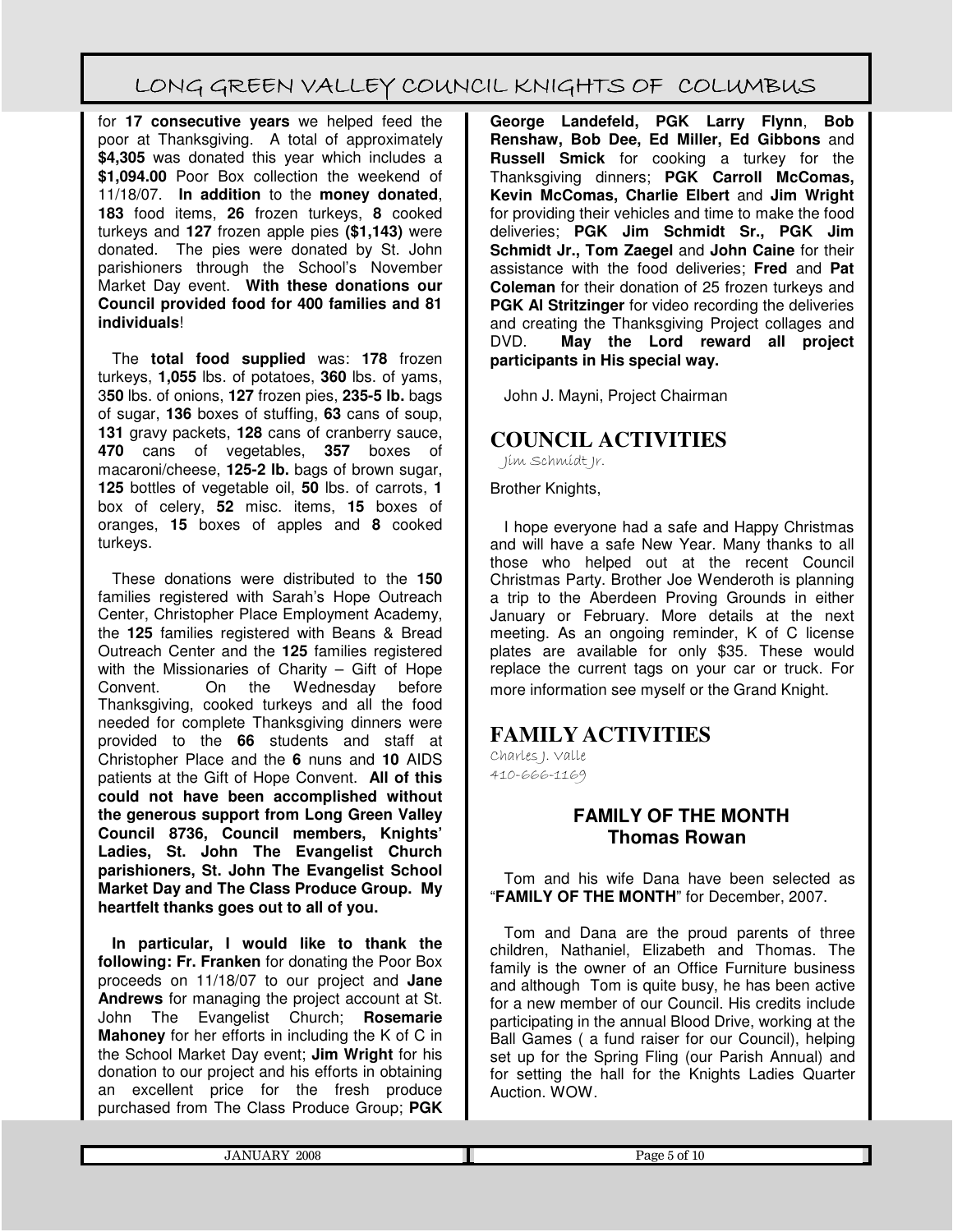Three cheers for Tom and his family and we are proud to have him in our Council.

### **YOUTH ACTIVITIES**

Chris Phillips, Director 410-592-5337 Chris.phillips@liebert.com

Once again during the Christmas season to help keep Christ in Christmas, the council has initiated a Christmas poster program to get the children to "make a statement" about the real meaning of Christmas. These posters will be evaluated after we print this issue. Results will be reported in the next issue of VALLEY VIEWS.

### PRO-LIFE ACTIVITIES

Jim Cross 410-893-1266

There will be a Spaghetti Dinner and Letter Writing Campaign the weekend of January 19-20, 2008. The March for Life will be going to Washington DC ON January 22, 2008.

The Maryland State Council may have tickets available for this soon. Otherwise be on the lookout for this worthwhile film and try to attend it yourself. It was released October 26. "Bella" won the Toronto Film Festival Award Peoples Choice Award last year. It is a sentimental film about the choices that many young women face and the impact that those around them have on their decision. Pre-release showings may be available through the Knights of Columbus and other groups similar to the support that "The Passion of Christ" received a year or so ago.

### **LECTURER'S REPORT**

Joe Wenderoth 410-592-9718 Home

# 410-682-1366 Work

joew03@hughes.net

No lecturer meeting / program in December due to holidays. We are still working a plan for a trip to the Ordnance Museum at Aberdeen Proving Ground. Stay tuned.

Lecturer Puzzle Contest: If you are following the money, winners for recent contest are:

September – Bob Renshaw

October – Grace Mayni

November – Grace Mayni

December – Dick Weger (selection made early due to the holidays) Congratulations to the winners. Each has a chance at the  $$1,000$  prize – if they get the lucky scratch off ticket! You could be a big winner too! Try your hand at January's puzzle.

Following is the January puzzle. You can e-mail or snail mail answers to the Lecturer. The Knight's Ladies continue to be invited to compete. Best score wins. Ties resolved by random drawing.

#### **January Puzzle: Q-Tips**

The answer to the first clue in each pair begins with the letters QU. Remove the initial "k-" sound and you'll have (phonetically) the answer to the second clue.

Example: Duck Sounds / Candle Material Answer: quacks wax

1. Event along a fault line / Rouse from sleep

- \_\_\_\_\_\_\_\_\_ \_\_\_\_\_\_\_ 2. The Dionnes, e.g. / React from pain
- $\frac{1}{2}$  ,  $\frac{1}{2}$  ,  $\frac{1}{2}$  ,  $\frac{1}{2}$  ,  $\frac{1}{2}$  ,  $\frac{1}{2}$  ,  $\frac{1}{2}$  ,  $\frac{1}{2}$  ,  $\frac{1}{2}$ 3. Hush! / Gunfighter at the OK Corral
- $\frac{1}{2}$  ,  $\frac{1}{2}$  ,  $\frac{1}{2}$  ,  $\frac{1}{2}$  ,  $\frac{1}{2}$  ,  $\frac{1}{2}$  ,  $\frac{1}{2}$  ,  $\frac{1}{2}$  ,  $\frac{1}{2}$ 4. Musical note / Show uncertainty
- $\frac{1}{2}$  ,  $\frac{1}{2}$  ,  $\frac{1}{2}$  ,  $\frac{1}{2}$  ,  $\frac{1}{2}$  ,  $\frac{1}{2}$  ,  $\frac{1}{2}$  ,  $\frac{1}{2}$  ,  $\frac{1}{2}$ 5. Faster / Furniture Material
- $\frac{1}{2}$  ,  $\frac{1}{2}$  ,  $\frac{1}{2}$  ,  $\frac{1}{2}$  ,  $\frac{1}{2}$  ,  $\frac{1}{2}$  ,  $\frac{1}{2}$  ,  $\frac{1}{2}$  ,  $\frac{1}{2}$ 6. Kind of clock / Witches have them on their noses
- \_\_\_\_\_\_\_\_\_ \_\_\_\_\_\_\_ 7. Pen / These might be famous last words
- $\overline{\phantom{a}}$  ,  $\overline{\phantom{a}}$  ,  $\overline{\phantom{a}}$  ,  $\overline{\phantom{a}}$  ,  $\overline{\phantom{a}}$  ,  $\overline{\phantom{a}}$  ,  $\overline{\phantom{a}}$  ,  $\overline{\phantom{a}}$  ,  $\overline{\phantom{a}}$  ,  $\overline{\phantom{a}}$  ,  $\overline{\phantom{a}}$  ,  $\overline{\phantom{a}}$  ,  $\overline{\phantom{a}}$  ,  $\overline{\phantom{a}}$  ,  $\overline{\phantom{a}}$  ,  $\overline{\phantom{a}}$ 8. Suppress / Scrub
- $\overline{\phantom{a}}$  ,  $\overline{\phantom{a}}$  ,  $\overline{\phantom{a}}$  ,  $\overline{\phantom{a}}$  ,  $\overline{\phantom{a}}$  ,  $\overline{\phantom{a}}$  ,  $\overline{\phantom{a}}$  ,  $\overline{\phantom{a}}$  ,  $\overline{\phantom{a}}$  ,  $\overline{\phantom{a}}$  ,  $\overline{\phantom{a}}$  ,  $\overline{\phantom{a}}$  ,  $\overline{\phantom{a}}$  ,  $\overline{\phantom{a}}$  ,  $\overline{\phantom{a}}$  ,  $\overline{\phantom{a}}$ 9. Suppress / Scrub

\_\_\_\_\_\_\_\_\_ \_\_\_\_\_\_\_\_

- $\overline{\phantom{a}}$  ,  $\overline{\phantom{a}}$  ,  $\overline{\phantom{a}}$  ,  $\overline{\phantom{a}}$  ,  $\overline{\phantom{a}}$  ,  $\overline{\phantom{a}}$  ,  $\overline{\phantom{a}}$  ,  $\overline{\phantom{a}}$  ,  $\overline{\phantom{a}}$  ,  $\overline{\phantom{a}}$  ,  $\overline{\phantom{a}}$  ,  $\overline{\phantom{a}}$  ,  $\overline{\phantom{a}}$  ,  $\overline{\phantom{a}}$  ,  $\overline{\phantom{a}}$  ,  $\overline{\phantom{a}}$ 10. Search / Pioneer's heading
- \_\_\_\_\_\_\_\_\_ \_\_\_\_\_\_\_\_ 11. Idiosyncracy / Slave Driver's Command

JANUARY 2008 Page 6 of 10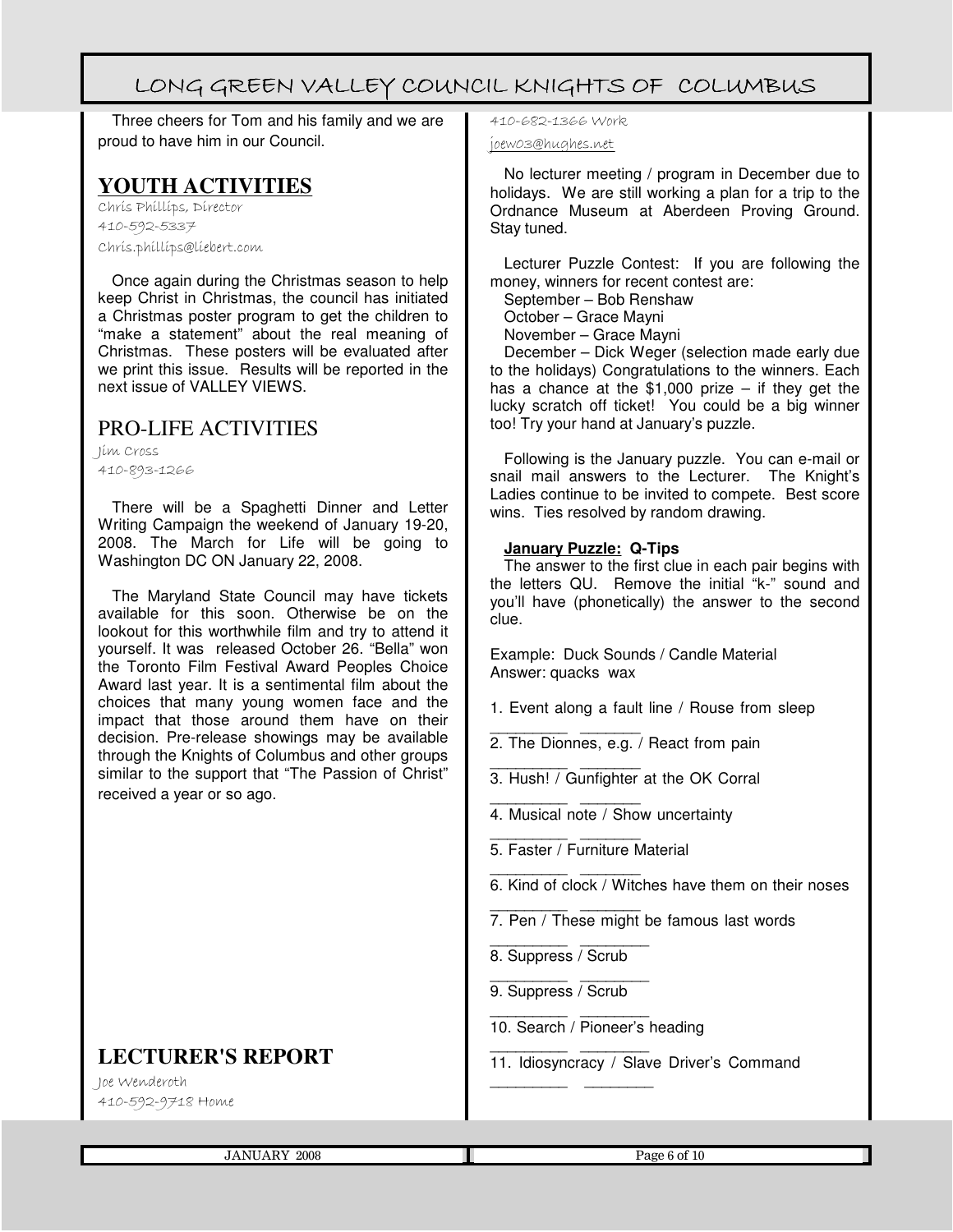12. Kind of Bee / Withdraw by Degrees

 $\_$ 13. Kind of Bee / Suffering from Heat

 $\_$ 14. Former Vice President / Cry

 $\_$ 

#### **Good: 8 Excellent: 11 Ace: 14**

Good luck. Send responses by e-mail or snail mail PO Box 9779, Baldwin 21013.

## JANUARY BIRTHDAYS

| Dick Lanham            |                |
|------------------------|----------------|
| Msgr. Marty Strempeck  | 2              |
| Harry Brocato          | 3              |
| Danny Seibert          | 3              |
| <b>Ray Dietz</b>       | 4              |
| Paul Nolan             | $\overline{4}$ |
| Ross Galeano           | 10             |
| <b>Richard Molinar</b> | 13             |
| <b>Bill Davison</b>    | 25             |
| David Battista         | 26             |
| George Landefeld       | 29             |

# **CHANCELLOR'S REPORT**

Bob McGraw Home 410-692-2240 Work 410-887-1828 Cell 443-299-7732

E-mail rsmcgraw@verizon.net E-mail rsmcgraw@verizon.net

Please continue to pray for the following**:** 

#### **Brothers:**

Fr. Jack Collopy Alan Woodman Dick Spinner Vince Wheeler John Robinson Norm Bronzert Charles Crogan George Fitzpatrick William Seibert Matthew Maguire Francis Huebler Ross Galeano Tim Calvert

#### **Relations:**

Stan Gibson, Brother of Brother Samuel Gibson Kevin Landefeld, Son of Brother George Landefeld Kim Schlee, Daughter of Brother John Schlee Donna Schott, Niece of PGK Jim Schmidt Sr Norma Ventura, Wife of Brother John Ventura Leonard Scheno, Brother of Jim Scheno Ann Hughes, Mother-in-Law of Brother Joe Wenderoth Faith Rowland, Granddaughter of Brother Bill Loeffer Mary Renshaw, Wife of Brother Bob Renshaw Michelle Kanotz Birdsall, Daughter of Brother Bill Kanotz

Marilyn Carr, Wife of Brother Ronald Carr, Sr. Vincent Crogan, Brother-in-law of Brother George Landefeld

Tina North , Wife of Brother Michael North Patrick Caton, Son of deceased Brother Tim Caton Gary Woodman, Son- in- Law of Brother John Ventura Eva Burns, Mother of Brother Ted Burns

#### **Deceased:**

Mary Velez, Sister of Brother Jim Schmidt, Sr.

|--|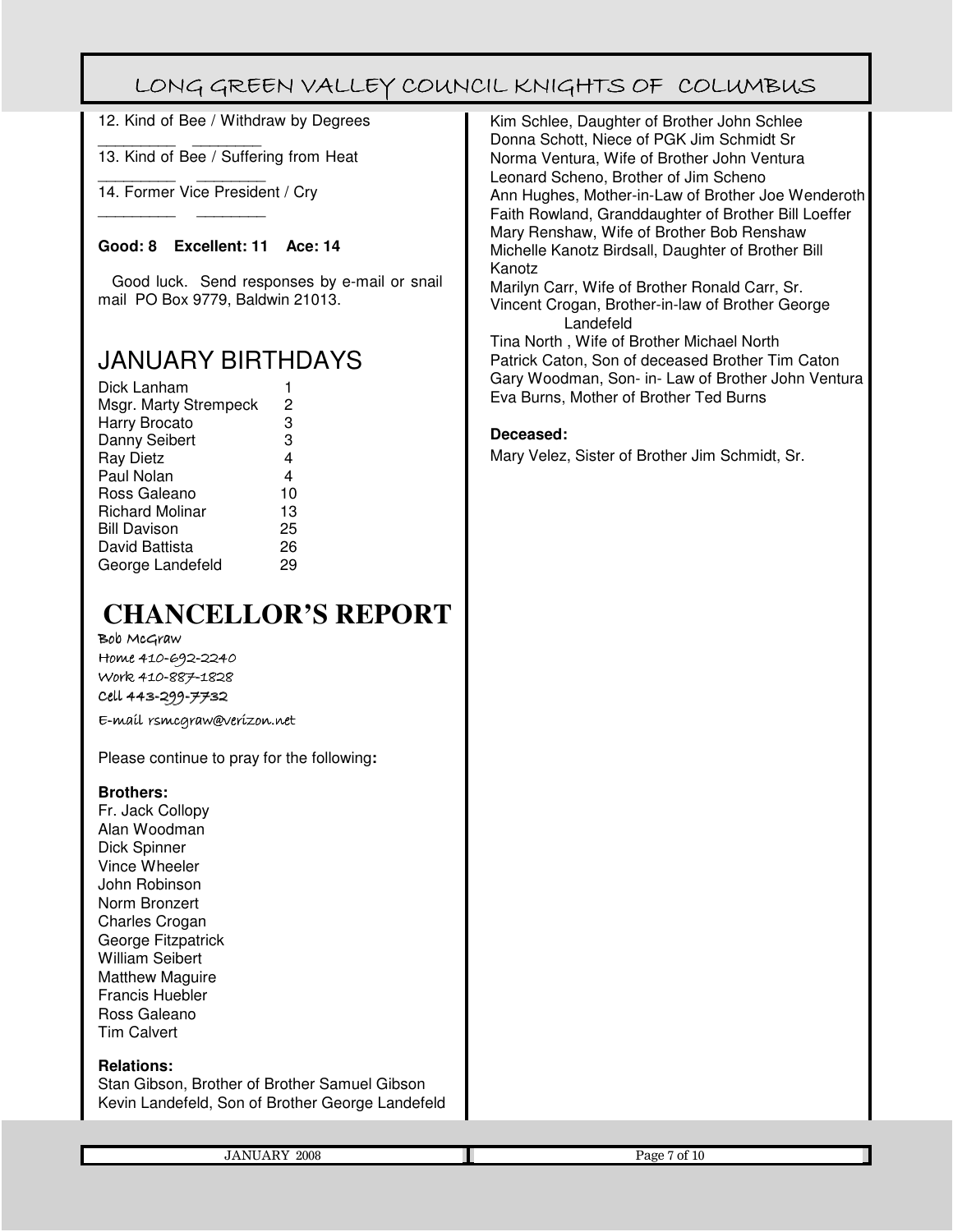#### 2007 SURVEY OF FRATERNAL ACTIVITY INDIVIDUAL MEMBER WORKSHEET

 $\overline{a}$ 

INSTRUCTIONS TO FINANCIAL SECRETARIES/FAITHFUL COMPTROLLERS/BURSARS **Note: Knights should separate reported assembly activities from their reported council activities.**

Located on the lower portion of this page are individual Member Worksheets to assist you in determining the number of hours of volunteer service expended by members during.

This worksheet is printed on clip-art ready, reproducible paper. Simply photocopy as many forms as you need, cut along the dotted line and distribute a form at the November meeting. Forward a worksheet to every member on your current roster or include a copy in your next bulletin.

Each member can individually identify the number of volunteer hours he expended in community service projects. You only need to collect and tabulate the council/assembly/circle results for completion of the Annual Survey of Fraternal Activity Report due at the Supreme Council office by January 31,

 . ANNUAL SURVEY OF FRATERNAL ACTIVITY INDIVIDUAL MEMBER WORKSHEET

Last year, the Knights of Columbus donated more than \$130 million to charitable and benevolent causes and 61.1 million hours of volunteer community service to aid the less fortunate. **To help prepare our Fraternal Survey for the Supreme Council office, please complete the information requested below and return it at our next meeting.**

This information will assist us in determining the total number of hours of community service volunteered by our members **during**

| 1. Number of visits you made during to:                                                                  |  |
|----------------------------------------------------------------------------------------------------------|--|
|                                                                                                          |  |
|                                                                                                          |  |
|                                                                                                          |  |
| 3. Estimated hours of community volunteer service during :                                               |  |
|                                                                                                          |  |
|                                                                                                          |  |
|                                                                                                          |  |
|                                                                                                          |  |
|                                                                                                          |  |
| 4. Number of hours of fraternal service during:                                                          |  |
| Sick/disabled members and their families - household chores, transportation, tutoring, counselling, etc. |  |

ANNUAL SURVEY OF FRATERNAL ACTIVITY INDIVIDUAL MEMBER WORKSHEET

Last year, the Knights of Columbus donated more than \$130 million to charitable and benevolent causes and 61.1 million hours of volunteer community service to aid the less fortunate. **To help prepare our Fraternal Survey for the Supreme Council office, please complete the information requested below and return it at our next meeting.** This information will assist us in determining the total number of hours of community service volunteered by our members **during**

| 1. Number of visits you made during to:                                                                  |
|----------------------------------------------------------------------------------------------------------|
|                                                                                                          |
|                                                                                                          |
|                                                                                                          |
| 3. Estimated hours of community volunteer service during :                                               |
|                                                                                                          |
|                                                                                                          |
|                                                                                                          |
|                                                                                                          |
|                                                                                                          |
| 4. Number of hours of fraternal service during:                                                          |
| Sick/disabled members and their families — household chores, transportation, tutoring, counselling, etc. |
|                                                                                                          |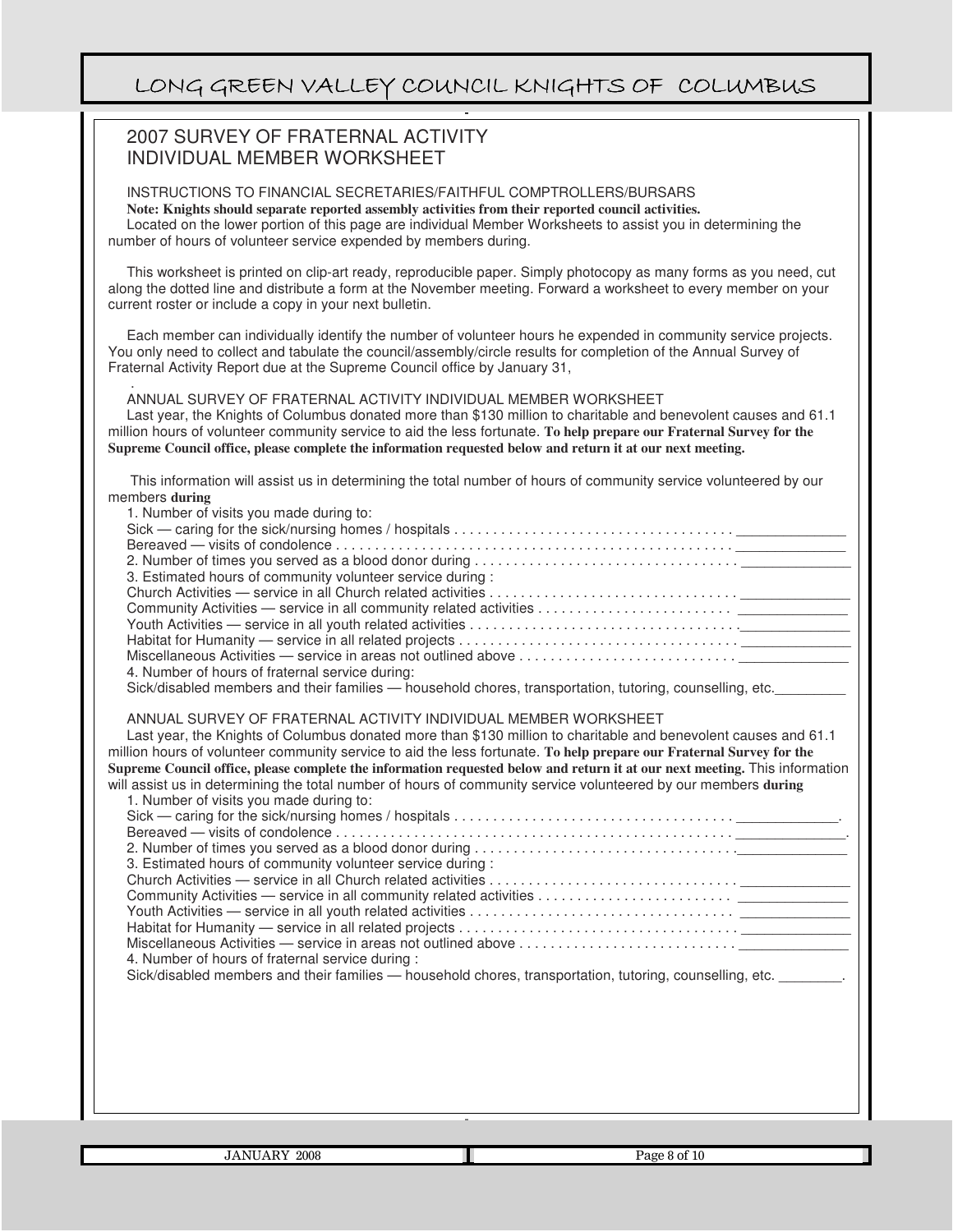### **DATES TO REMEMBER**

| <b>DATE</b> | <b>DAY</b> | TIME    | <b>ACTIVITY</b>                             | <b>LOCATION</b> |
|-------------|------------|---------|---------------------------------------------|-----------------|
|             |            |         |                                             |                 |
| 03          | Thurs.     | 8:00PM  | ABJC Renewal of obligations                 | Council Home    |
| 03          | Thurs.     | 6:45 PM | <b>Council Officers Meeting</b>             | Council Home    |
| -8          | Tues.      | 8:00 PM | <b>Business Meeting</b>                     | Council Home    |
| 10          | Thurs.     | 8:00PM  | <b>BCGK</b> meeting                         |                 |
| 15          | Tues.      |         | Payment of 2008 Council Dues should be done |                 |
| 22          | Tues.      | 7:30PM  | Social Meeting                              | Council Home    |

|    |              |         | <b>FEBRUARY</b>               |                     |
|----|--------------|---------|-------------------------------|---------------------|
| 05 | Tues.        | 5/7PM   | Shrove Tuesday Pancake dinner | Church hall         |
| 05 | Tues.        | 7:30PM  | Knights Ladies                | Council Home        |
| 07 | <b>Thurs</b> | 6:45PM  | <b>Officers Meeting</b>       | <b>Council Home</b> |
| 12 | Tues.        | 8:00 PM | <b>Business Meeting</b>       | Council Home        |
| 14 | Thurs.       | 8:00PM  | <b>BCGK Meeting</b>           |                     |
| 21 | Thurs.       | 8:00PM  | <b>AJCA Meeting</b>           | Long Green Valley   |
| 26 | Tues.        | 8:00PM  | Social Meeting                | <b>Council Home</b> |

| <b>JANUARY 2008</b> |  |
|---------------------|--|

Page 9 of 10